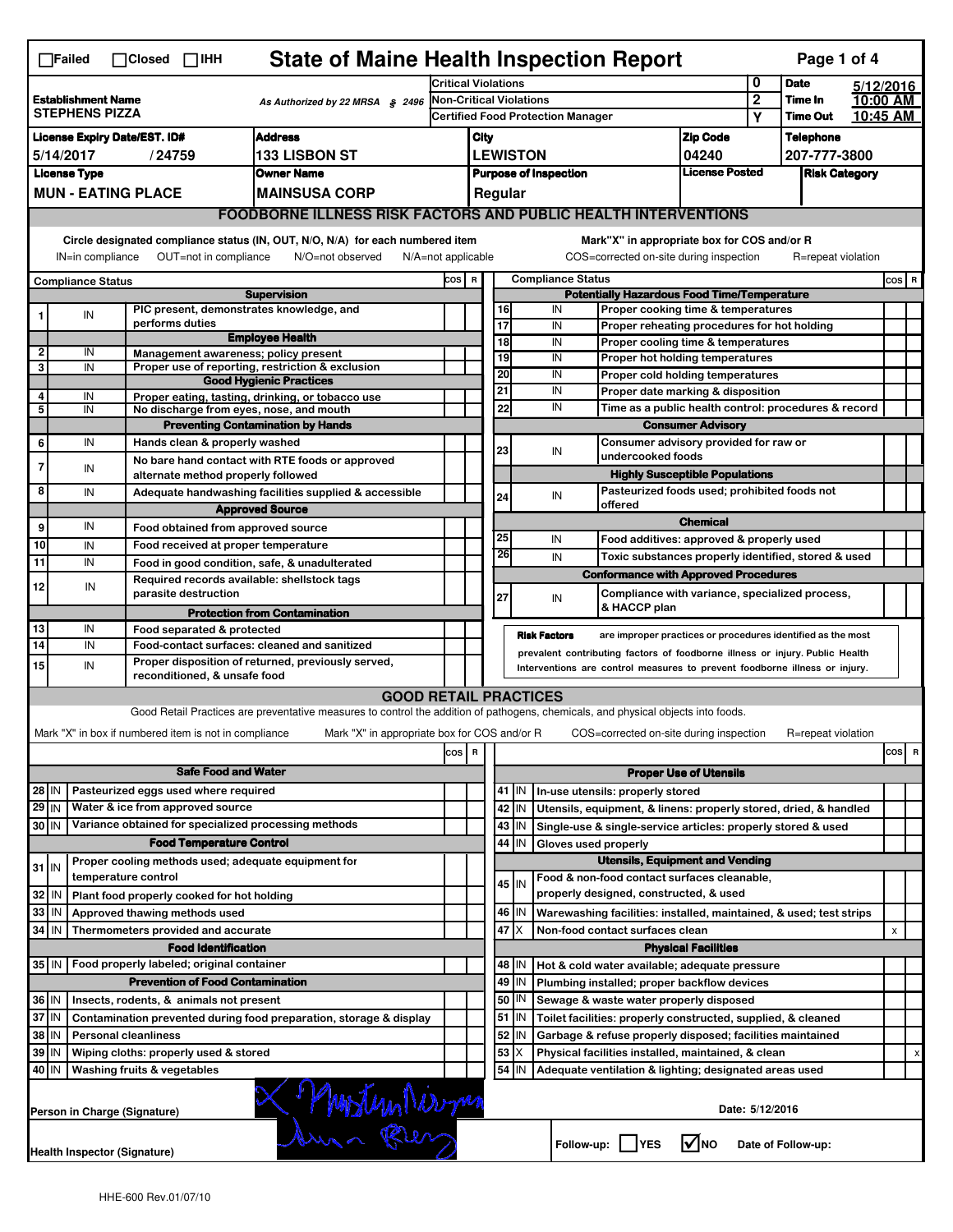|                                                     |                                        | <b>State of Maine Health Inspection Report</b> | Page 2 of 4       |                          |                                  |
|-----------------------------------------------------|----------------------------------------|------------------------------------------------|-------------------|--------------------------|----------------------------------|
| <b>Establishment Name</b><br><b>STEPHENS PIZZA</b>  |                                        | As Authorized by 22 MRSA                       | 5/12/2016<br>Date |                          |                                  |
| License Expiry Date/EST. ID#<br>5/14/2017<br>/24759 | <b>Address</b><br><b>133 LISBON ST</b> | City / State<br><b>LEWISTON</b>                | ' ME              | <b>Zip Code</b><br>04240 | <b>Telephone</b><br>207-777-3800 |
|                                                     |                                        | <b>Temperature Observations</b>                |                   |                          |                                  |
| Location                                            |                                        | <b>Notes</b>                                   |                   |                          |                                  |
| cooler                                              | 39                                     |                                                |                   |                          |                                  |
| Sandwich bar                                        | 38                                     |                                                |                   |                          |                                  |
| hot water                                           | 110 plus                               |                                                |                   |                          |                                  |



**Date: 5/12/2016**

**Health Inspector (Signature)**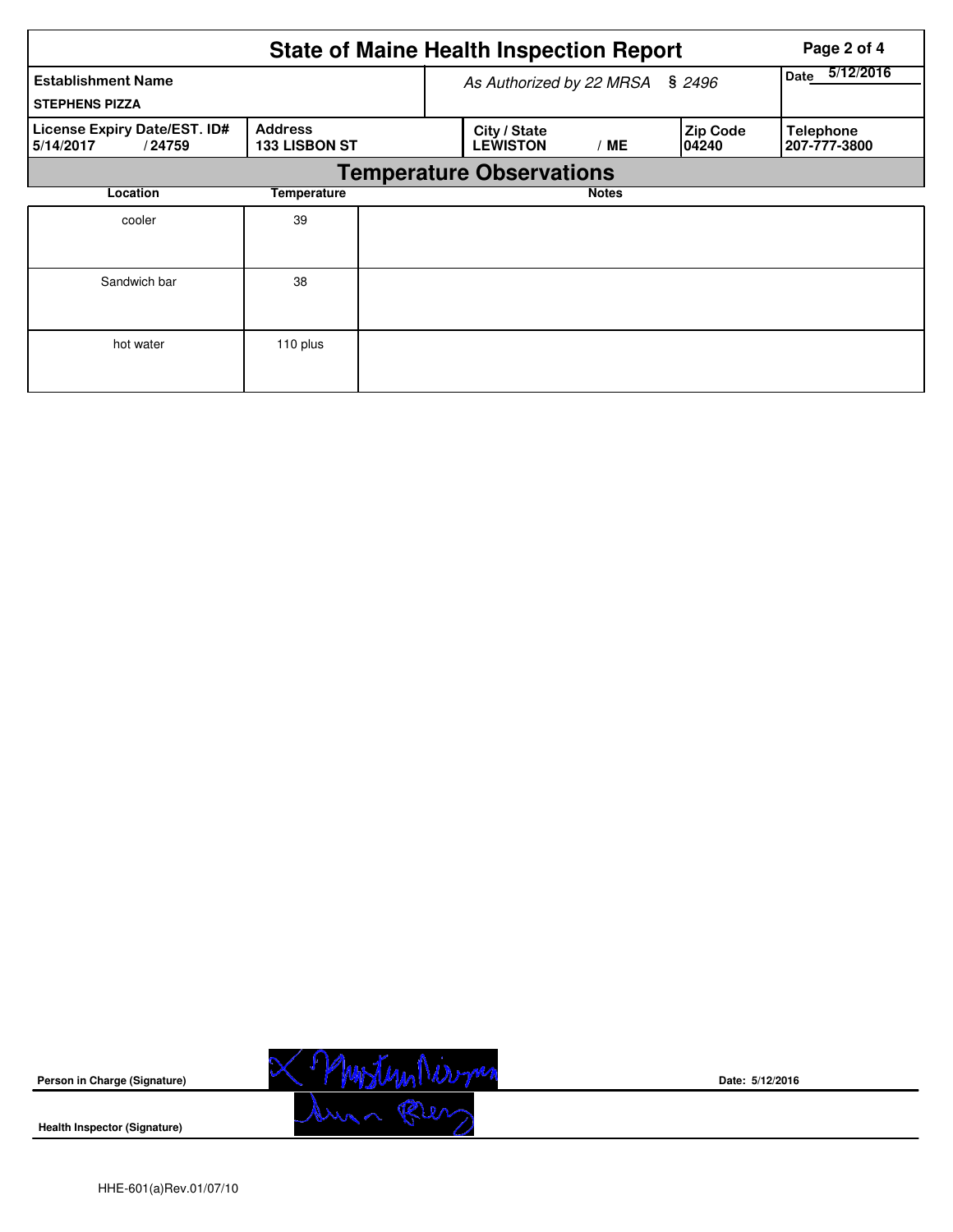|                                                                                                                                                    | Page 3 of 4                            |                                 |    |                          |  |  |  |  |  |  |
|----------------------------------------------------------------------------------------------------------------------------------------------------|----------------------------------------|---------------------------------|----|--------------------------|--|--|--|--|--|--|
| <b>Establishment Name</b><br><b>STEPHENS PIZZA</b>                                                                                                 |                                        |                                 |    |                          |  |  |  |  |  |  |
| License Expiry Date/EST. ID#<br>5/14/2017<br>/24759                                                                                                | <b>Address</b><br><b>133 LISBON ST</b> | City / State<br><b>LEWISTON</b> | ME | <b>Zip Code</b><br>04240 |  |  |  |  |  |  |
| <b>Observations and Corrective Actions</b>                                                                                                         |                                        |                                 |    |                          |  |  |  |  |  |  |
| Violations cited in this report must be corrected within the time frames below, or as stated in sections<br>8-405.11 and 8-406.11 of the Food Code |                                        |                                 |    |                          |  |  |  |  |  |  |

47: 4-602.13: N: Non-food contact surfaces are not cleaned at a frequency necessary to preclude accumulation of soil residues.

# INSPECTOR NOTES:

53: 6-201.13.(A): N: Floor and wall junctures are not enclosed and sealed.

INSPECTOR NOTES:



**Date: 5/12/2016**

**Health Inspector (Signature)** 

**Person in Charge (Signature)**